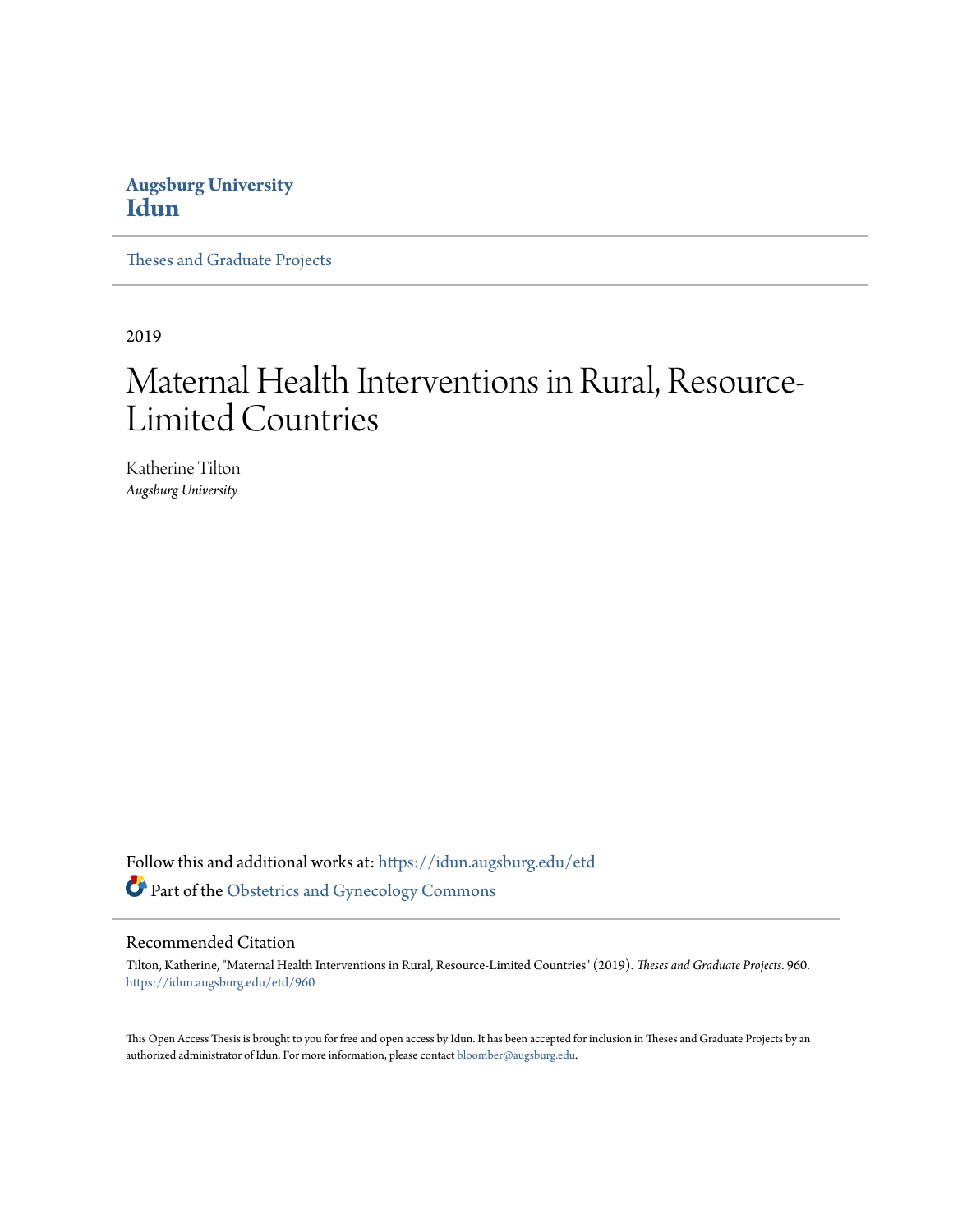Maternal Health Interventions

in Rural, Resource-Limited Countries

By

Katherine Tilton, MPH, PA-S2

Advisor: Vanessa Bester, EdD, MPAS, PA-C

Paper Submitted in Partial Fulfillment Of the Requirements for the Degree of Master of Science Physician Assistant Studies Augsburg University August 9th, 2019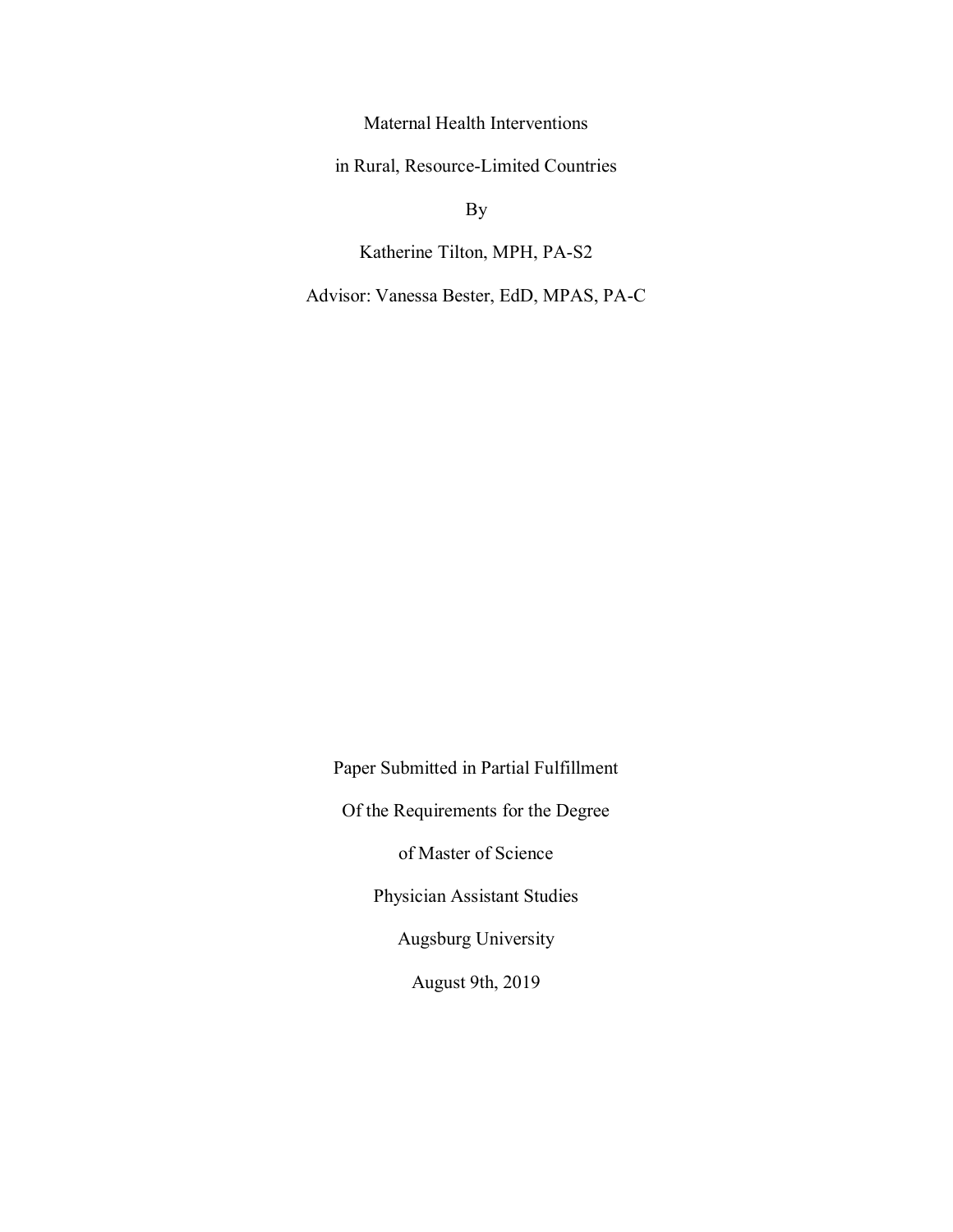| <b>Table of Contents</b> |                 |
|--------------------------|-----------------|
| Introduction:            | $\overline{2}$  |
| Background:              | $\overline{4}$  |
| Methods:                 | 9               |
| Discussion:              | 10 <sup>1</sup> |
| Conclusion:              | 15              |
| References:              | 17              |
|                          |                 |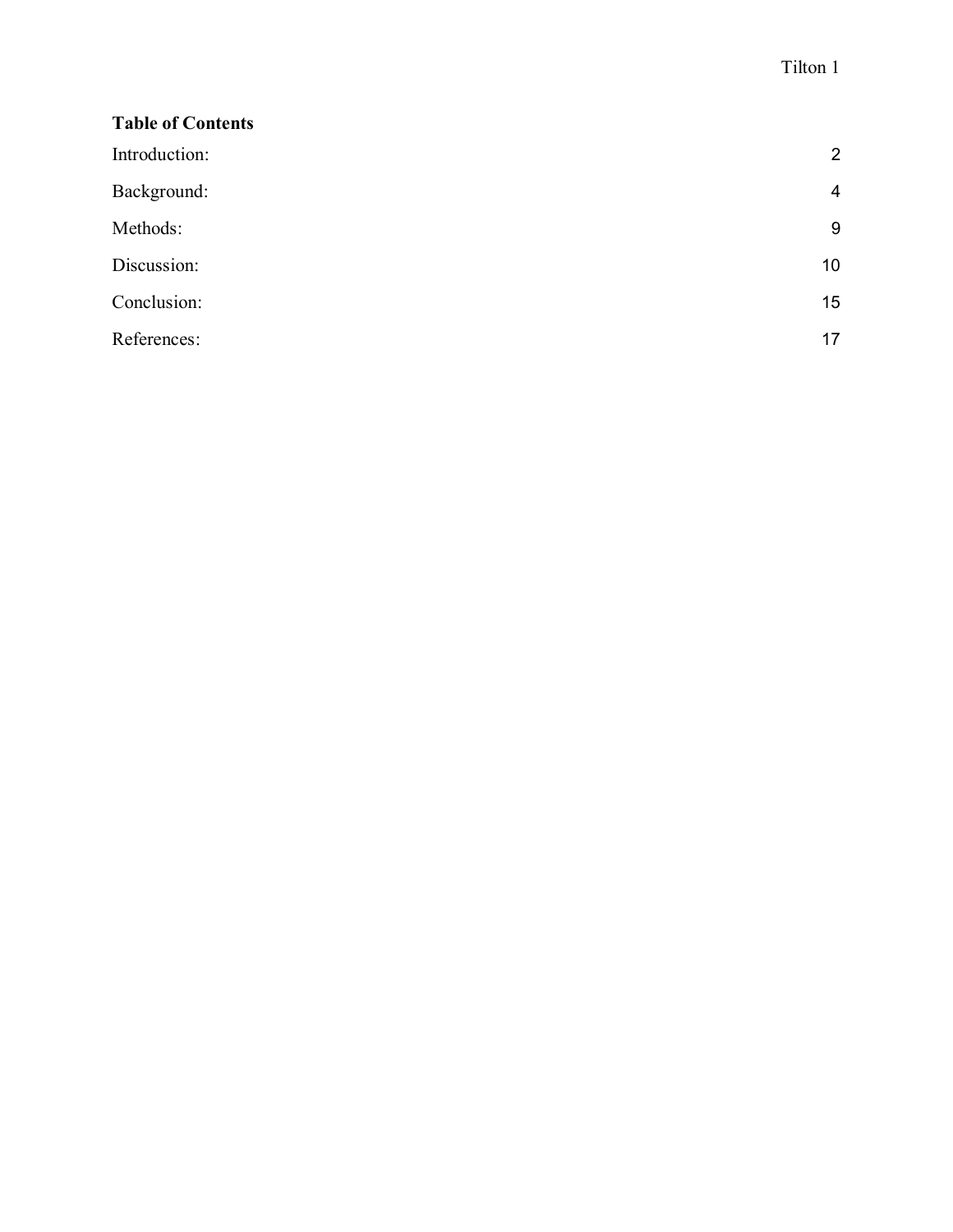### **Introduction:**

Pregnant women are continuing to die at unacceptable rates around the globe. According to the World Health Organization, complications during pregnancy and childbirth are the leading cause of death and disability among reproductive age women in developing countries.<sup>1</sup> Maternal mortality is often a reflection of a combination of causes: medical conditions while giving birth (ie. hemorrhage, eclampsia, and sepsis); other pre-existing medical conditions (ie. malaria, diabetes, HIV/AIDS); and socio-economic factors (ie. access to contraception, religious beliefs, and political agendas) that when combined, largely compromise health care, most often in the poor, rural and marginalized communities.2 Nearly all maternal deaths (99%) occur in resourcelimited countries due to factors that could largely be prevented, highlighting many stark inequalities.3 Women in low-income communities and rural areas are disproportionately affected. In 2015, mothers giving birth in a low-income country were nearly 20 times more likely to die of maternal complications than mothers in a high-income country.<sup>3</sup>

These numbers shed light on an important topic that has not gone entirely unnoticed. In 2000, members of all 191 United Nations member states met to devise a list of eight goals that were deemed the most urgent and important issues to address by 2015, calling them the Millennium Development Goals.<sup>4</sup> Banding together, these countries came up with unified targets to meet in order to improve the health of the world overall. Included in these goals, was improving maternal mortality. The target was to accelerate the decline of the global maternal mortality ratio to less than 70/100,000 births (decrease the current ratio by 75%), with no country having a maternal mortality ratio of more than twice the global average.<sup>3</sup> Efforts were made at local, national, and international levels across the world to work towards this lofty goal. The maternal mortality ratio encompasses the risk associated with each pregnancy, due to a maternal death. The World Health Organization defines a maternal death as "the death of a woman while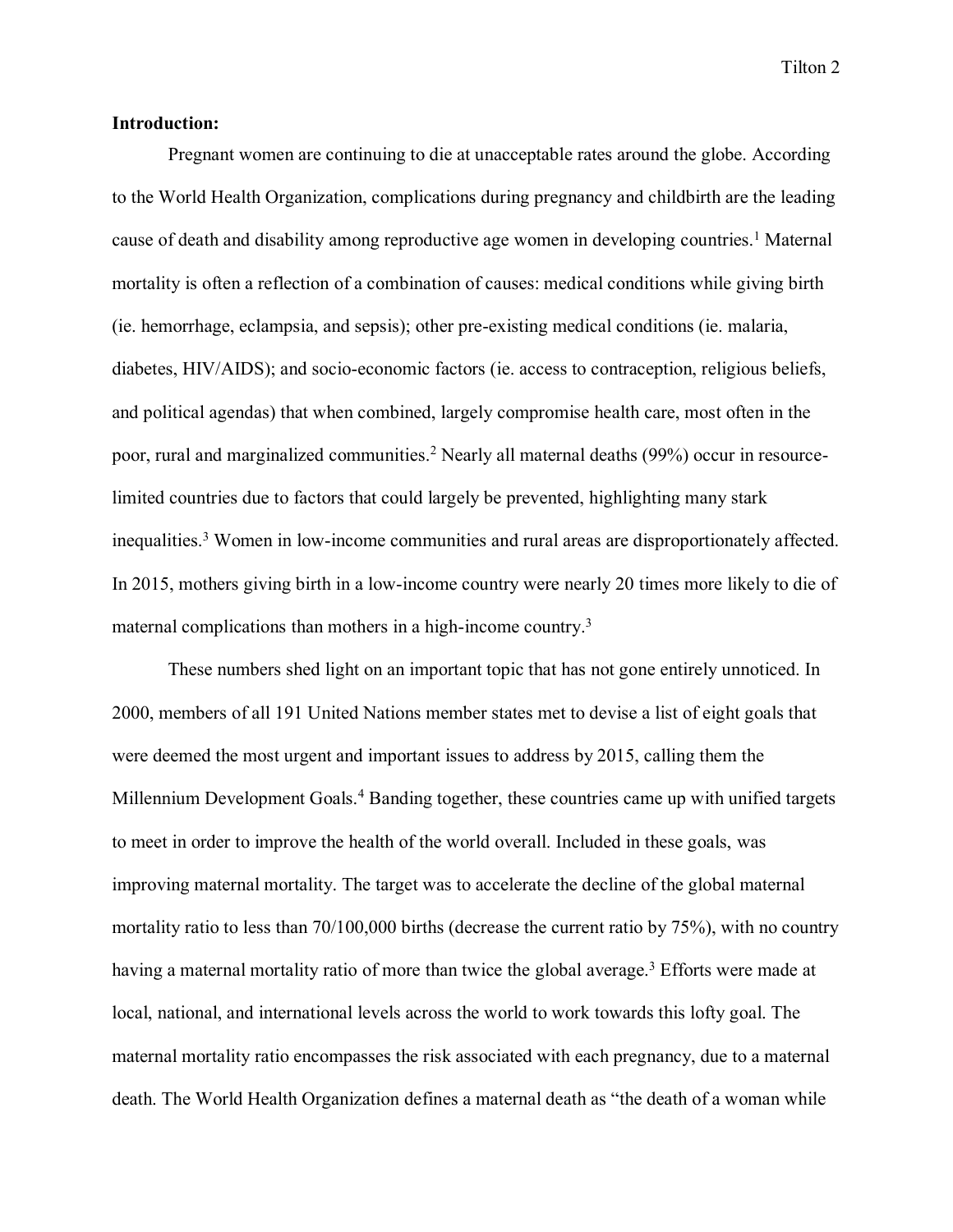pregnant or within 42 days of termination of pregnancy, irrespective of the duration and site of the pregnancy, from any cause related to or aggravated by the pregnancy or its management but not from accidental or incidental causes".<sup>1</sup>

The United Nations met once again in 2015 to evaluate the progress made by the Millennium Development Goals and develop another set of the most pressing world goals to achieve by the year 2030, called the Sustainable Development Goals. While maternal mortality rates decreased by nearly 50% in many resource-limited countries, the average global maternal mortality rate still remained at 216/100,000 in the year 2015. Studies evaluating this global maternal mortality rate found a disproportionate number of these deaths were continuing to occur in resource-limited countries, but in particular rural areas.5 Due to these still unacceptable numbers, the same maternal mortality goal (maternal mortality ratio to less than 70/100,000 births, with no country having a maternal mortality ratio of more than twice the global average) was brought forth into the new 2030 goals. This is all in hope to continue to drive maternal health research and decrease the number of maternal deaths, particularly through targeting interventions aimed at rural areas of resource-limited countries.<sup>5</sup> Identifying this need has greatly shifted research in maternal health since being identified in 2015, as rural areas have unique barriers to overcome in order for interventions to be successful. In particular, many developing countries struggle to secure funding to adequately measure maternal deaths in order to allocate funding for much needed interventions. Due to this limitation, research in the development of these interventions are quite sparse, with no best practice identified.

This review will attempt to answer the question of what interventions, or interventional components, are effective in decreasing maternal mortality rates and overcoming barriers of rural, resource-limited countries? To help identify these barriers and interventions, relevant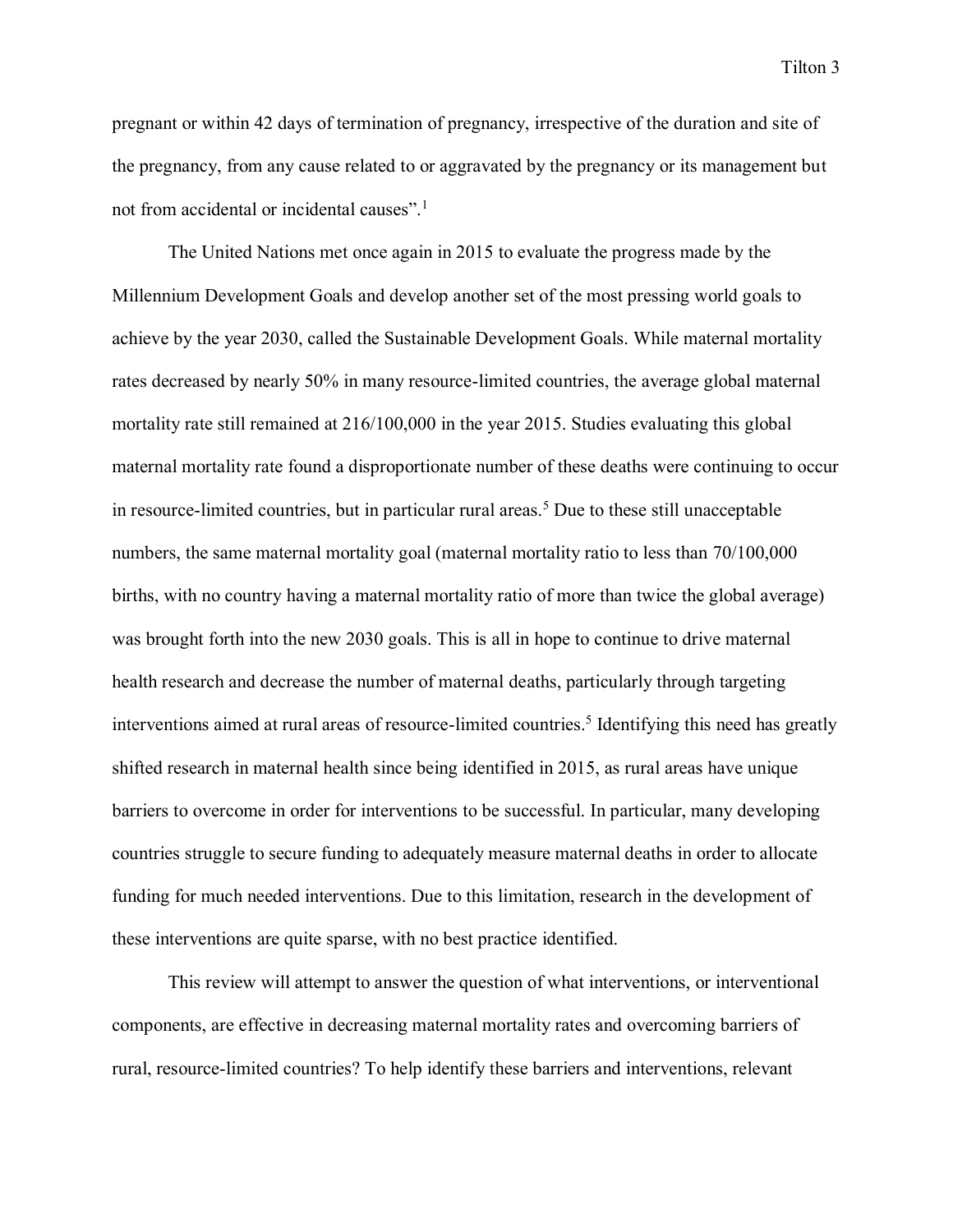literature and interviews conducted in the country of Costa Rica will be utilized. These findings will then inform suggestions for areas of improvement in curbing the maternal mortality ratio for generations to come.

#### **Background:**

#### *Why are women dying?*

Obstetric complications are a leading cause of death among women of reproductive age.<sup>10</sup> For every woman dying due to maternal complications, approximately twenty more suffer injuries, infection, or disabilities related to pregnancy or childbirth.<sup>10</sup> However, most maternal morbidities and deaths are preventable, as ways to manage or prevent these complications are well known. In developing countries, the most common causes of direct maternal death are hemorrhage, sepsis, pregnancy-induced hypertension and complications of unsafe abortion.<sup>6</sup> The solutions that women would need are access to antenatal care during pregnancy, skilled care during childbirth, and care in the post-partum period after giving birth.<sup>3</sup> However, if solving the majority of maternal deaths is this straight forward, why are these women continuing to die? *Why aren't women receiving the care they need?*

These women are dying for multiple reasons. Most maternal deaths can be avoided if three delays were minimized- delay in deciding to seek professional care, delay in reaching a health facility, and delay in receiving treatment after reaching the health facility.<sup>7</sup> These delays tie into multiple other reasons that may prevent pregnant mothers from receiving or seeking careinadequate services (due to poverty, distance, lack of skilled birth professionals), cultural practices, and difficulties measuring mortality to implement proper interventions.4 However, before interventions to improve maternal mortality can be improved, barriers that are currently in place for these women must be further analyzed.

#### *Inadequate care-*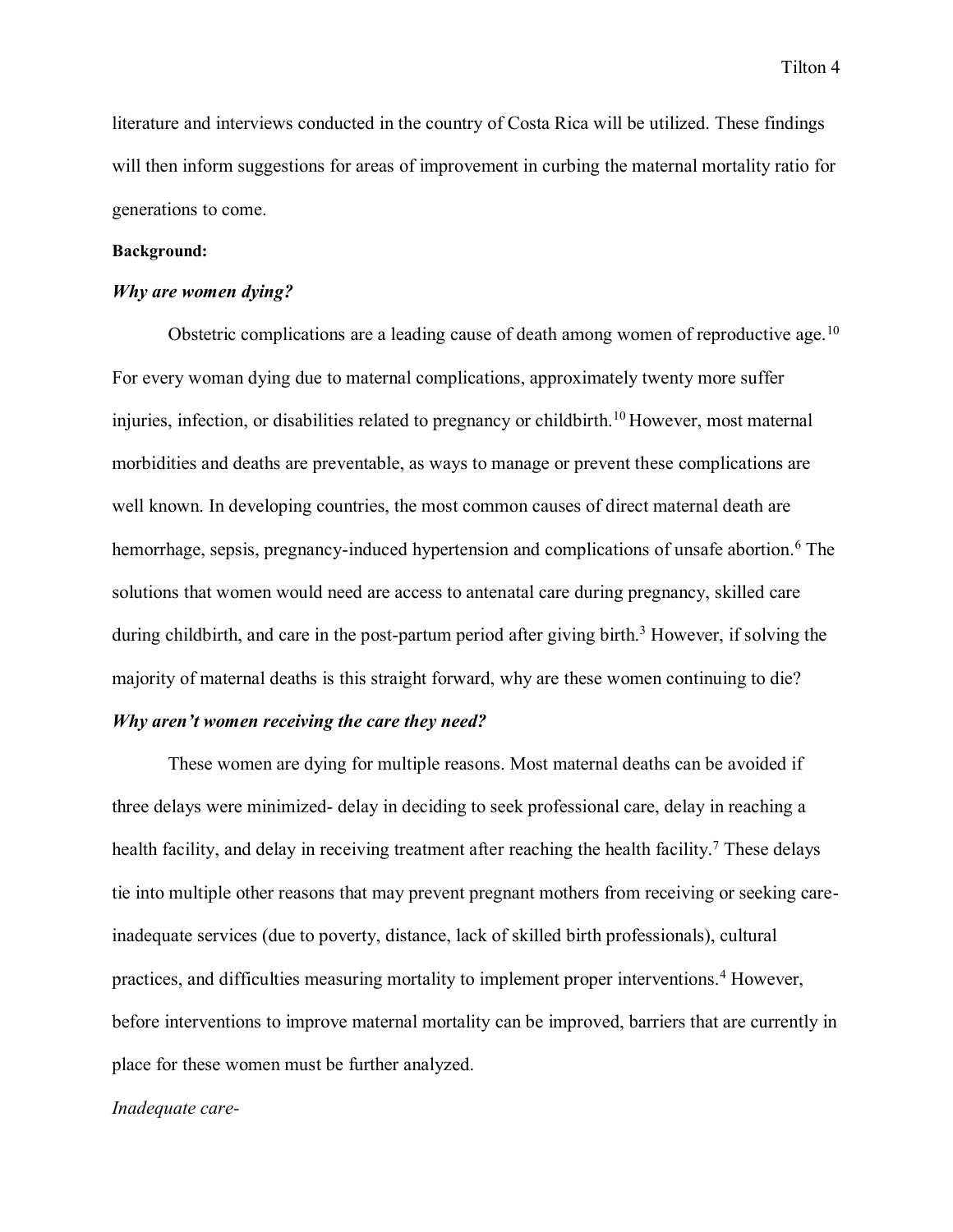First, poor women in rural areas are the least likely to receive adequate health care. Sub-Saharan Africa and Southern Asia accounted for 86% of maternal deaths globally in 2013.4 Of these deaths, hemorrhage was the greatest contributor, accounting for more than 27% of maternal deaths in these regions.4 Delay in reaching a health facility due to long distances and poor availability of transportation have both been recognized as significant risk factors in outcome of a hemorrhage situation.8

During a pregnancy, the World Health Organization recommends at least four antenatal care visits to help ensure the health of the mother and unborn child.<sup>3</sup> In addition to a health check, women often receive additional nutritional advice, warning signs that may indicate problems with the pregnancy, and also support in planning for a safe delivery. This is vital information that can alter the course of a pregnancy. In 2015, only 40% of pregnant women in low-income countries had the minimum recommended number of antenatal care visits.<sup>3</sup> Many of these regions have low numbers of skilled health workers to attend the birth, leaving millions of births unattended by those with the knowledge to potentially save their life and/or the life of their unborn child.3

According to the Millennium Development Goals Report of 2015, a key strategy for reducing maternal morbidity and mortality is through making sure every birth occurs with the assistance of a skilled health professional, such as a nurse, doctor or midwife. However, despite the progress being made in the last quarter of a century, one in four babies and their mothers are still without access to this crucial medical care during childbirth.<sup>4</sup>

According to the same report, access to maternal and reproductive health services have stark inequalities between urban and rural areas of developing countries with a staggering 31 percentage-point gap.4 A prime example of this was displayed in an interview with Dr. Jose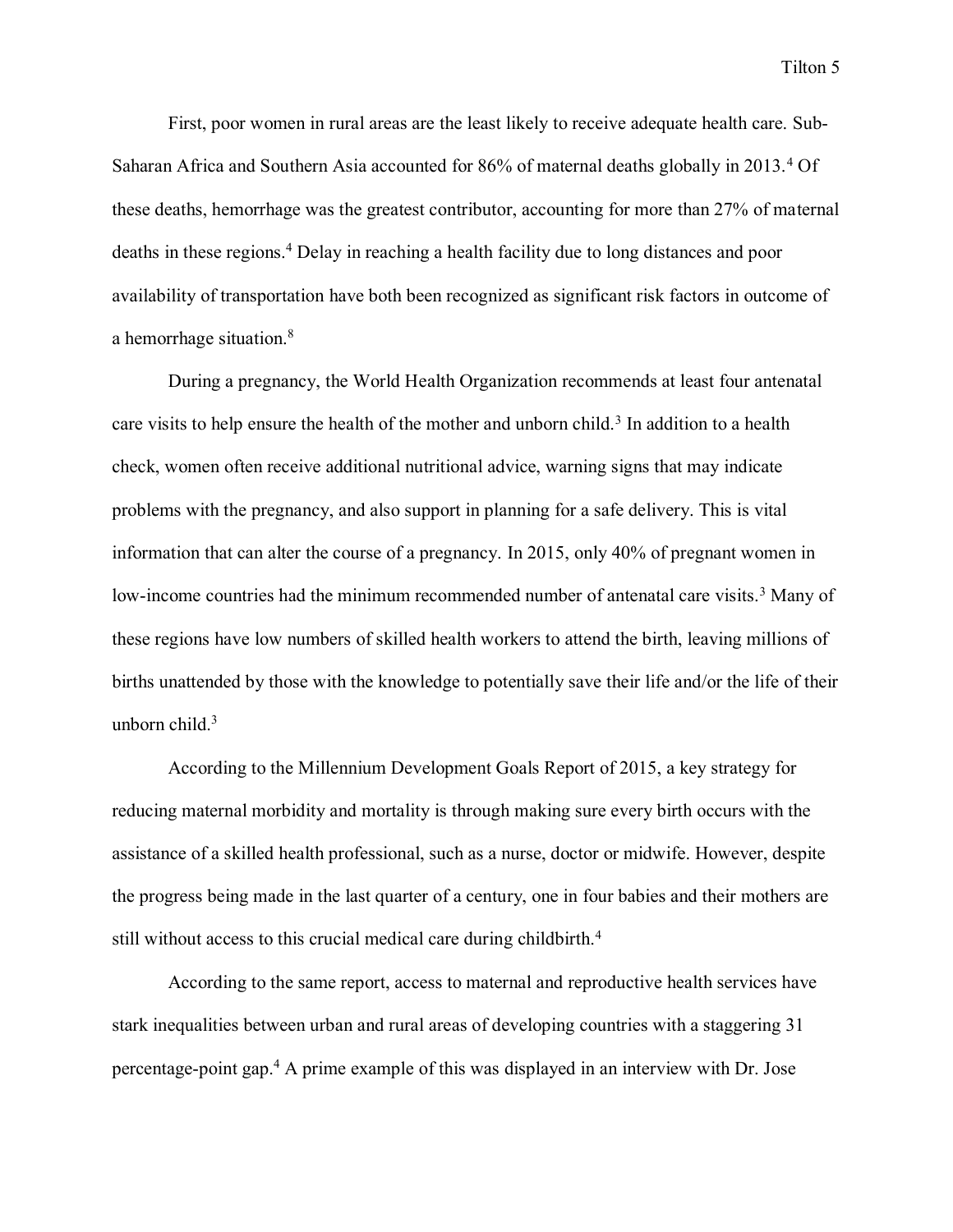Alejandro Madrigal Lobo of the Costa Rican Doctors Association on July 1st, about the Costa Rican public healthcare system. The way the healthcare system is set up, there are three levels of care: primary (clinics called Ebais), secondary (bigger clinics or more rudimentary hospitals) and tertiary (the most advanced care hospitals). While the healthcare system has progressed to become on par with that of the United States, there are still some vital challenges it faces, one of them being healthcare coverage. Ebais are the first line of care that citizens seek. Once seen here, they can get referrals as needed. Unfortunately, the healthcare sector is underfunded leaving the country at least 30 Ebais short of efficiently covering the entire country, according to Dr. Lobo. These 30 Ebais are lacking in the most rural of areas, causing these inhabitants to travel hours to reach any sort of healthcare for their needs, leaving them vastly underserved. Traveling to these Ebais makes these villagers dependent on non-emergent services, access to transportation, a cost burden to communities that are generally financially challenged already, and risks that can be fatal in emergent situations. Once again, the poorest and most rural areas are left for last. *Culture and Tradition-*

Failing to take into account cultural and social factors when implementing interventions in diverse ethnic populations, can limit or negatively affect the efficacy of the programs delivered.8 This is particularly important when considering rural areas that often have their own unique cultural practices, traditions and religions. A report by the *Commonwealth Fund* defines cultural competency as "the ability of systems to provide care to patients with diverse values, beliefs and behaviors, including tailoring delivery to meet patients' social, cultural, and linguistic needs".<sup>9(p2)</sup> Increasing cultural competency can be linked to increased quality improvement of these programs and health outcomes through helping to eliminate racial and ethnic disparities.<sup>9</sup> Many aspects of one's life such as individual values, beliefs, and health behaviors are shaped by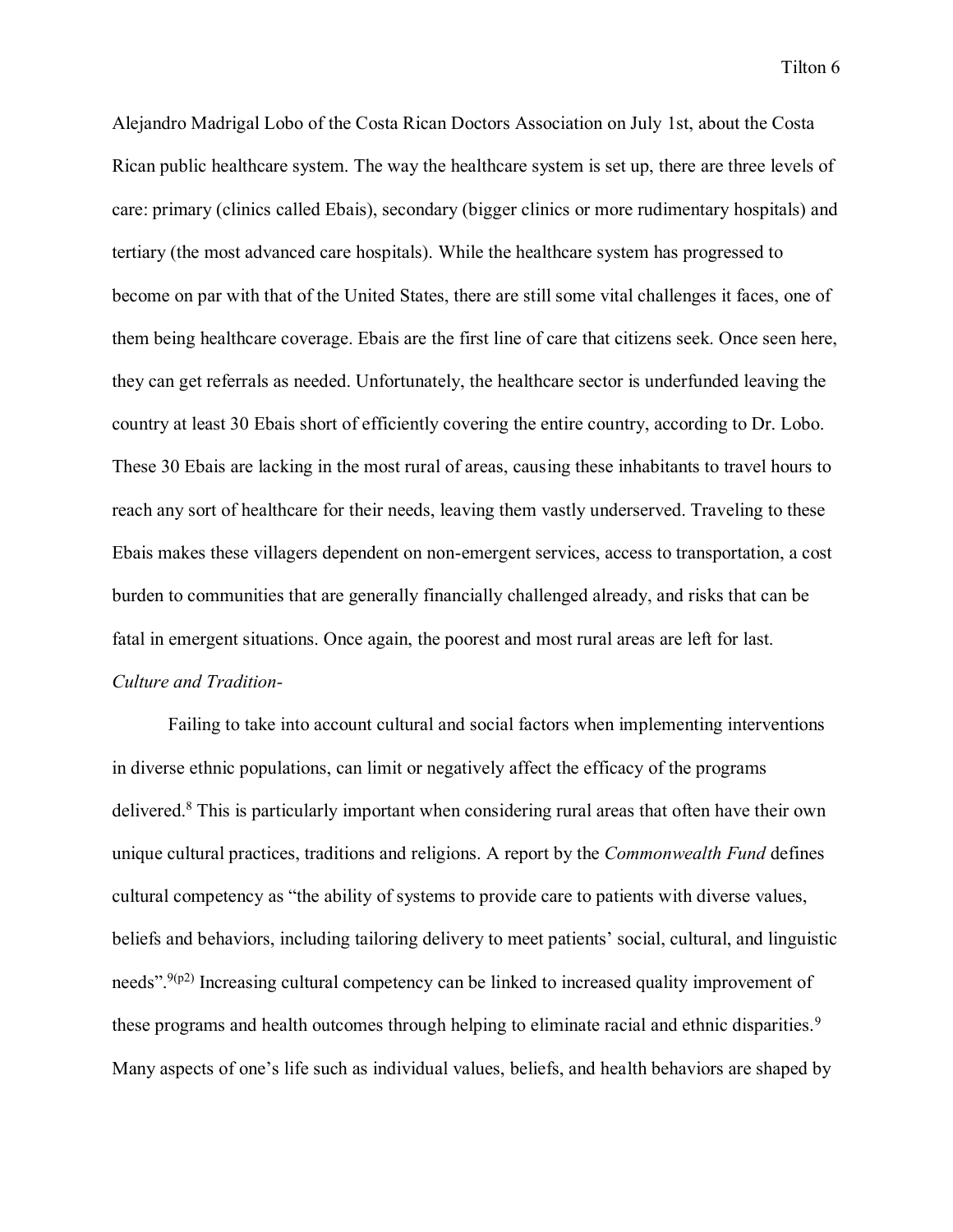characteristics that include socioeconomic status, language, ethnicity, education, and capacity to perform both physically and mentally.10 When health care programs and interventions can be structured around these elements and take them into account in the development and delivery of their content, diverse populations can receive the most effective healthcare benefits.

Culture, ethnicity, and cultural competence are all inter-related. Many people wrongly associate ethnicity to physical attributes, such as skin color, however ethnicity does not entail any biologically differentiated 'races'.<sup>11</sup> However, one must realize there are many cultural, religious, and linguistic differences within ethnic groups.12 This is one issue that arises when trying to implement interventions in multiple countries, without giving consideration to these various factors. Within each ethnic group, there are beliefs, values, behaviors that are learnt and shared.13 These shared practices and values create a sense of belongingness for members of these ethnic groups, helping to keep a culture alive. Culture is important in relation to health care, because it affects the way in which members of a group communicate, interact with health care practitioners, as well as how customs and religious values are upheld and might reflect in healthcare behaviour.<sup>14</sup> How each individual perceives, expresses, and reacts to health events are largely influenced through the culture they identify with. Through responding to the particular needs of racial and ethnic minorities, service uptake and satisfaction could be increased by the users of the healthcare systems. Creating this trust and use of the healthcare system is important in eliminating health care disparities among many rural populations.10

#### *Measuring maternal mortality-*

Some of the biggest hurdles in curbing maternal mortality have to do with the lack of consistent measurement, misclassification of deaths, and lack of resources to measure deaths. These issues are inherent to resource-limited countries, which are also where the need to target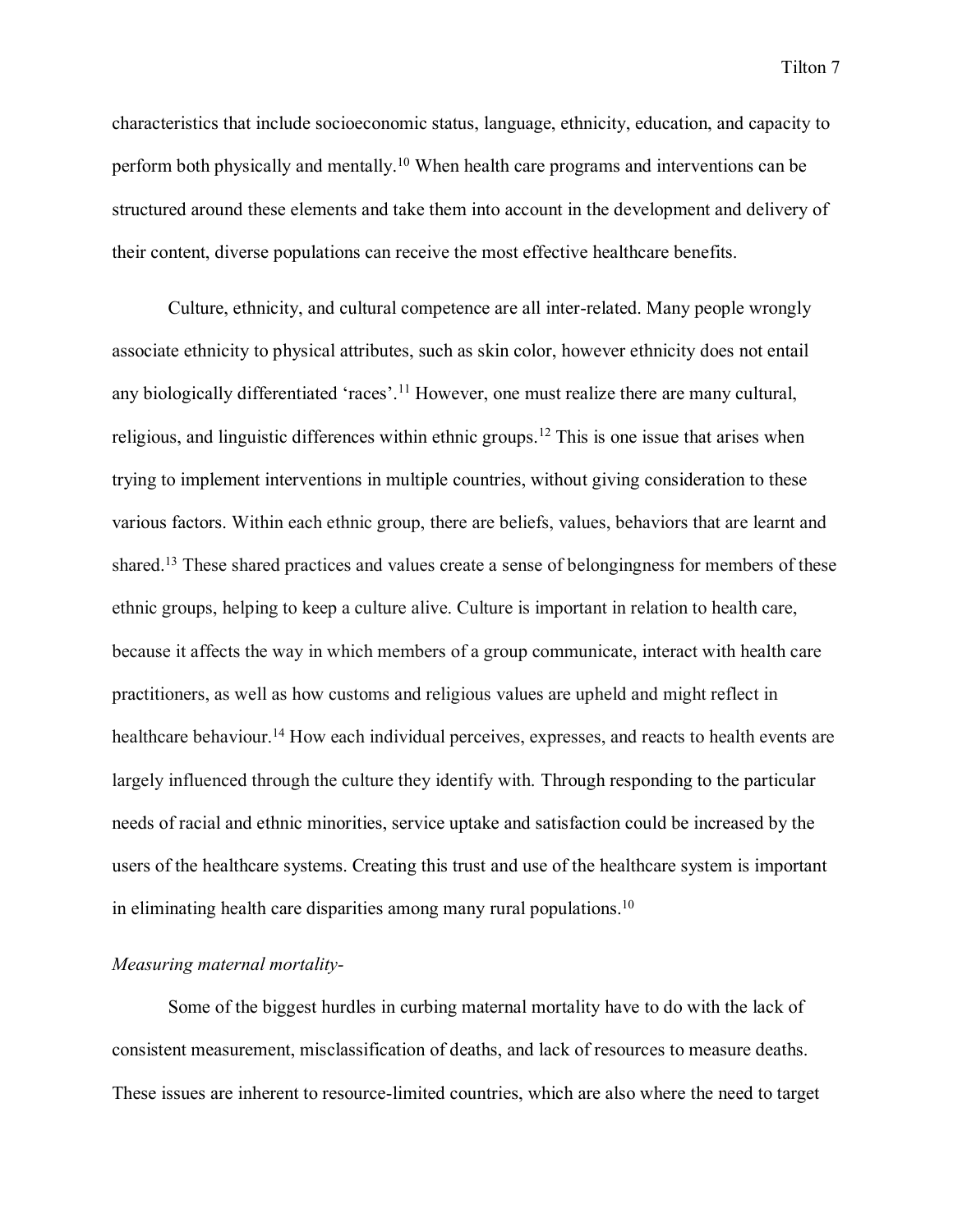these issues are the greatest. Effective measurement is necessary in order to find what types of interventions to implement, as well as measuring their effects over time. As Cross *et al*., stated, "...what you count is what you target".<sup>15</sup> Funds will not be allocated to these issues if there is not an accurate, documented need for it. This is of particular importance in regions where resources are scarce and funding is often hard to come by.15

Currently, many countries and sources tend to group all maternal deaths together, rather than differentiate between different categories of death. The International Classification of Diseases (ICD), 10th revision, made efforts to re-classify maternal death using two categories: direct and indirect maternal death.15 Direct maternal death is due to new complications from childbirth, such as hemorrhage, sepsis or eclampsia. Indirect maternal deaths are due to some pre-existing conditions, such as malaria or HIV/AIDS.15 As one can see, these are two very different classifications that are important to note when evaluating what kind of intervention should be implemented. For example, do more skilled birth attendants with additional training need to be present at births to help decrease the direct deaths of maternal mortality? In contrast, does an educational intervention on safe sex and management of HIV/AIDS need to be implemented? A universal effort in utilizing this classification system is essential when looking towards the future of maternal health.

Even with this classification system of death, it is still possible to misclassify a cause of death. The only official way to determine the cause of death is from an autopsy, which is not plausible in many resource-limited countries.15 Another issue that arises in these countries is that many deaths occur at home, not in a healthcare facility where it would be recorded. Many deaths go unrecognized, particularly in rural areas of countries that lack access to healthcare.15 To complicate things further, there are many situations in which crisis situations hinder the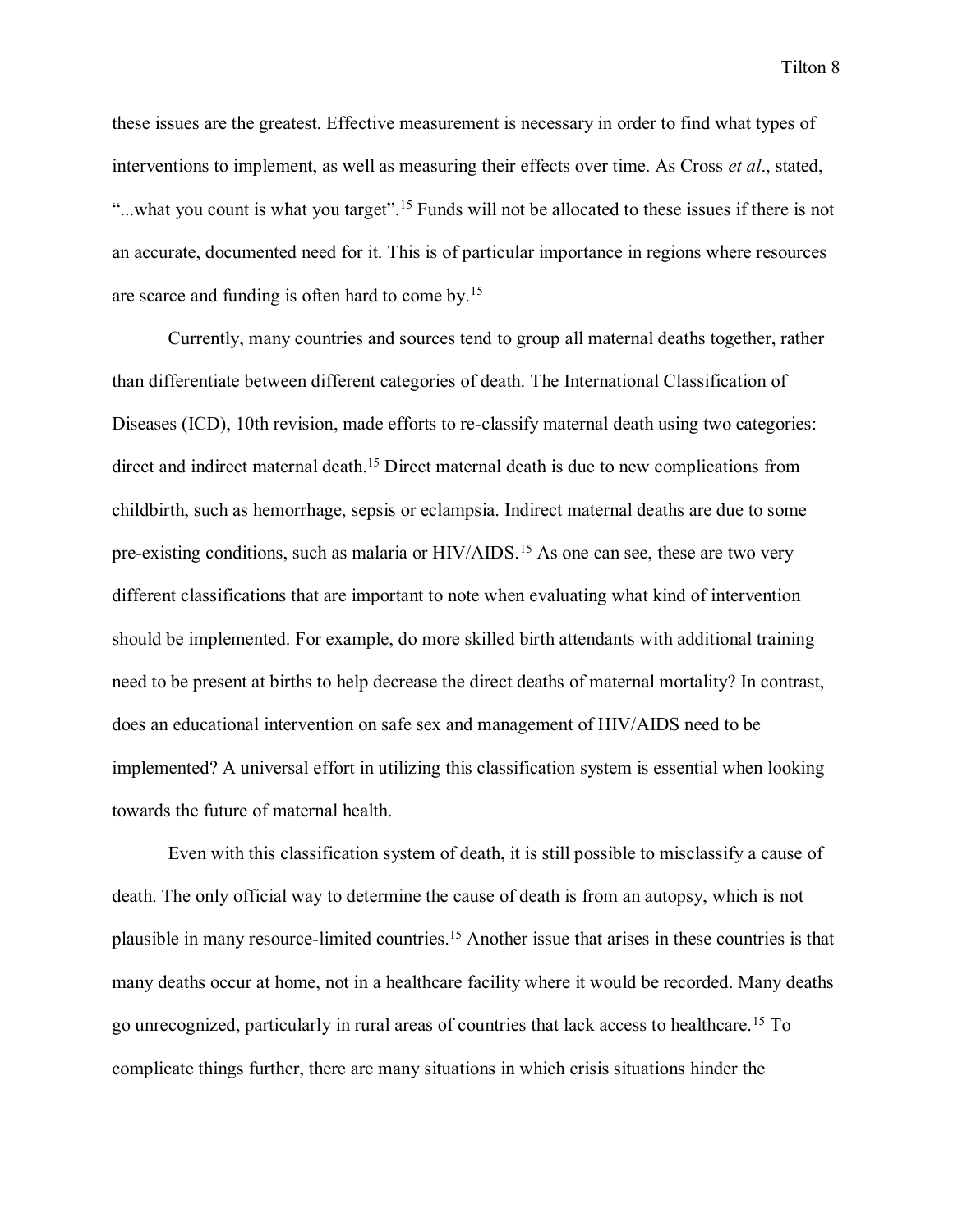collection of health outcomes such as emerging humanitarian crises, war, or natural disaster situations. Sadly, many countries in which maternal health is a goal to target, is not realistic when faced with these realities for the immediate future.<sup>15</sup>

#### **Methods:**

A literature search for information in this paper was conducted through the databases of PubMed, Google Scholar, and ProQuest. The following words and phrases were used to retrieve relevant literature from article titles: "maternal mortalit\*" + rural + intervention\*, "maternal  $death**" + rural + intervention*, rural + maternal + health + intervention. Quotes around maternal$ mortality and maternal death were also used to help narrow the search field to more relevant results. An asterisk (\*) was used as a truncation character in the PubMed and ProQuest databases in order to achieve all plural versions of those words, widening the search further. The word 'intervention' was deemed necessary to include in the search terms in order to retrieve the most relevant results. Upon looking at search terms used, it was also found to be more relevant to widen the search of the word 'intervention' to the abstract for relevance of articles retrieved.

After the initial search was conducted, articles were sifted by title, abstract and then by full paper text. Full text articles not available online were requested through the Augsburg Lindell Library. For articles to be included in this review, they must have met the following criteria:

- 1. Implemented an intervention targeting maternal health or maternal mortality outcomes in a resource-limited country.
- 2. Published after 01-01-2009 (last 10 years) in order to evaluate the most current interventions.
- 3. State the intervention was implemented in a 'rural' area in some sort of capacity in the title or abstract.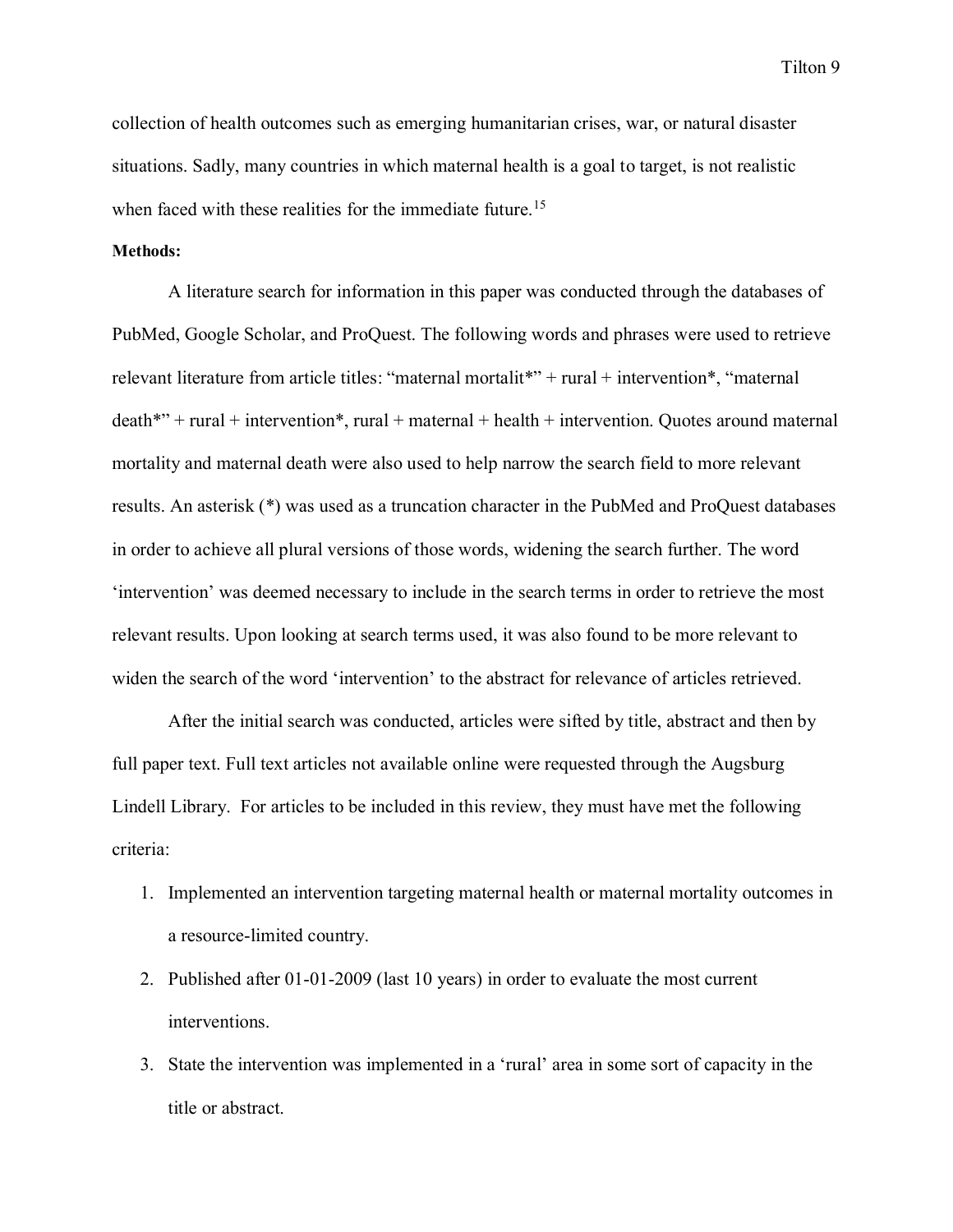4. Articles published in languages other than English were excluded. Articles deemed credible were then sub-grouped into categories for evaluation. Their interventions and outcomes were then analyzed and summarized for the discussion portion of this literature review.

During the month of July, 2019, part of the Augsburg Physician Assistant Program had the opportunity to travel to Costa Rica to learn about the country's healthcare, politics, and history. Interviews were conducted at various sites and cities. While in San Jose on July 1st, an interview with Dr. Jose Alejandro Madrigal Lobo of the Costa Rican Doctors Association about the Costa Rican healthcare system was conducted. Another interview was had while visiting the village of Boruca- a small, indigenous community in the rural mountains. The class had the privilege of speaking with community elder, Randall Fernandez Gonzalez, while touring the local Ebais (health care center) and conducted interviews about health care in a rural setting, with a particular focus on maternity health care.

The World Health Organization and the United Nations websites were used for the most up-to-date statistics on maternal mortality rates and data in rural areas of resource-limited countries.

#### **Discussion:**

Although efforts to curb maternal mortality rates have increased in recent years, more still needs to be done. Identifying interventions that have been implemented and what factors of those interventions have made them effective or ineffective, is crucial in moving forward with the future of maternal health. Throughout the search of literature on this topic, it was noted studies were few and far between until the mid-1990's. The increase in awareness and urgency, further spurred by the Millennium Development Goals, helped to highlight the need for research in this area.4 Many of the studies throughout this decade were encompassed around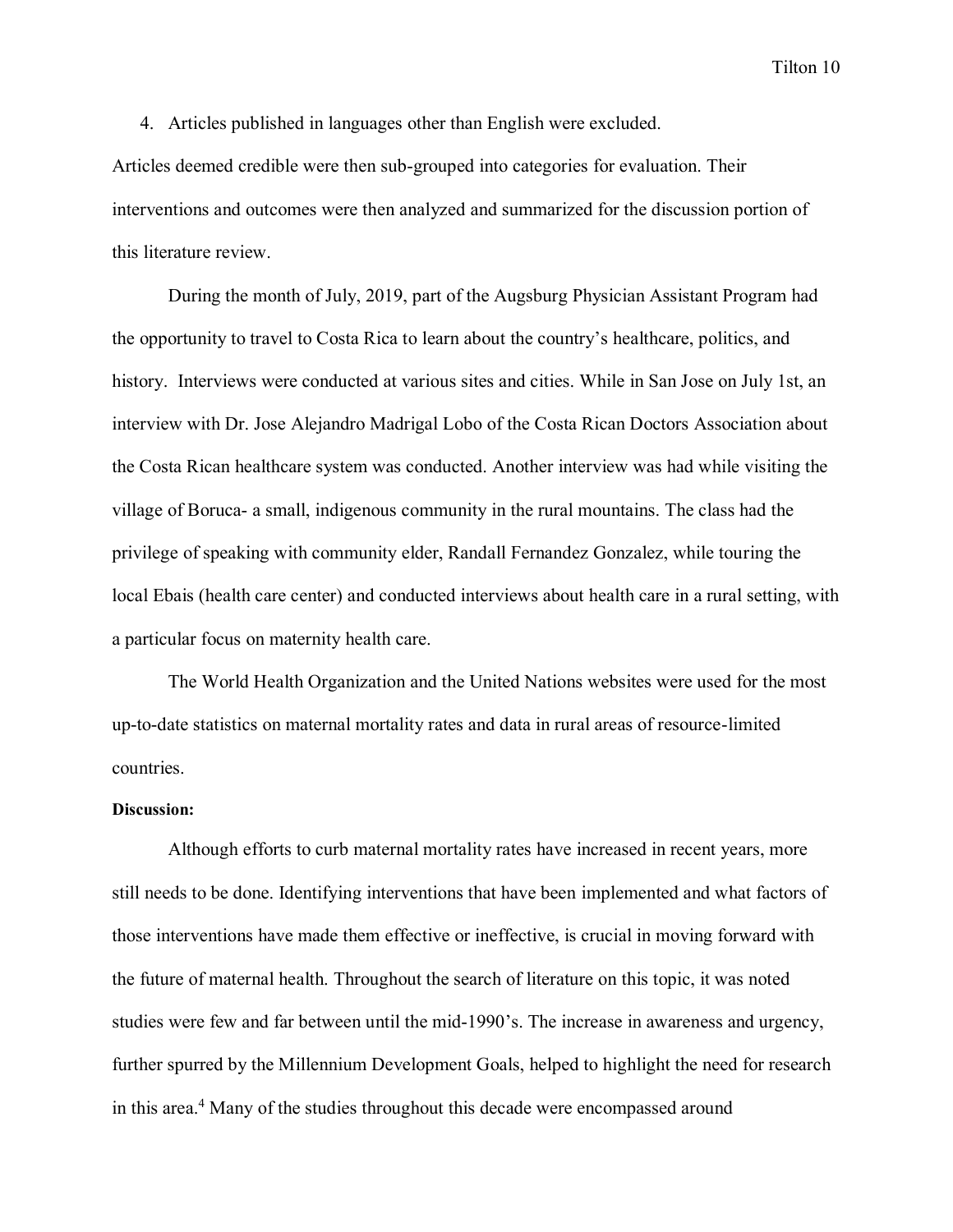implementing potential new surveillance systems and ways to track or classify maternal deaths. Yet globally, many inequalities in data availability remain, as only 51% of countries have some data on maternal causes of death.<sup>4</sup> Countries who were able to classify maternal deaths, poured research and time into what is causing maternal deaths. These crucial studies have helped to lay the groundwork for research on maternal health today, allowing some countries to move forward with carrying out experimental interventions. Sadly, this mainly applies to countries that have had the resources and the means in order to conduct this preliminary groundwork, leaving many mothers to gamble their lives with each pregnancy.

One method of intervention that countries have been implementing and examining its effects, are the use of Maternal Waiting Homes (MWH). It has been well established, that women of rural areas are much more likely to die because of pregnancy or delivery complications, than women who come from urban areas, much of which can be due to lack of adequate resources.<sup>16-17</sup> Education and early antenatal care play a vital role in decreasing both maternal and child mortality.16 Women often go to these homes for antenatal care throughout their pregnancy. This is key to recognize high-risk pregnancies. Assessing for high-risk pregnancies early on, factors such as distance and lack of adequate resources can be overcome. Often, for their third trimester, many women from rural areas live in these homes waiting to give birth while receiving obstetric care and timely admittance to hospitals for delivery, as MWHs are buildings built near health facilities.<sup>16</sup>

A systematic review of nine studies assessing maternal mortality and stillbirth rates using MWHs in rural, resource-limited countries, found great promise in the use of this intervention. Overall, MWH users had a better outcome in decreasing both of these rates significantly, over non-MWH users.16 The largest study of MWHs to date took place in rural Ethiopia, with 24,124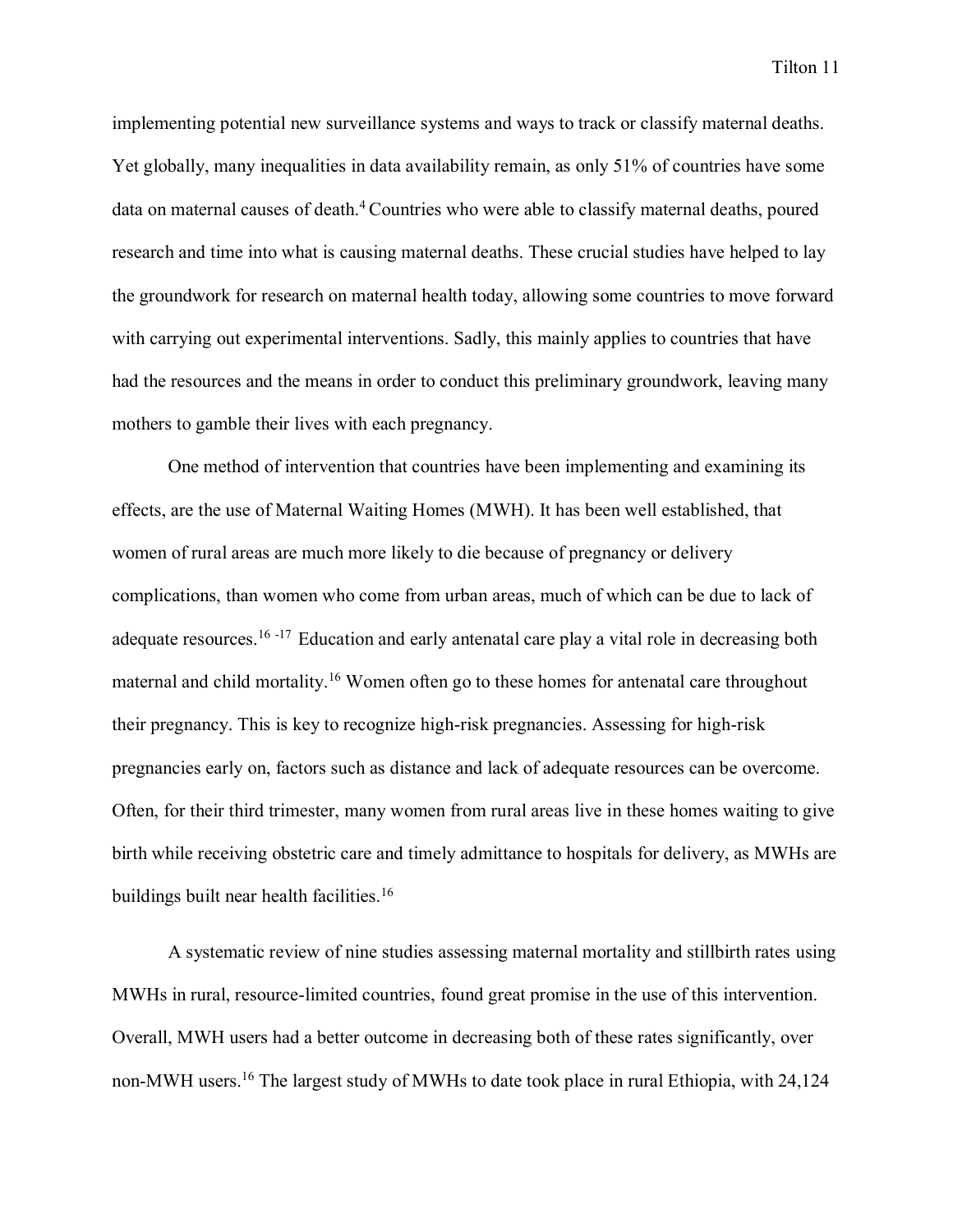pregnant women. The maternal mortality ratio (MMR) was 89.8 per 100 000 live births (95% CI, 41.1–195.7) for women in MWH and 1333.1 per 100 000 live births (95%CI, 1156.2–1536.7) for non-MWH women.18 A high proportion of MWH women were required to deliver through caesarean section (38.5%) due to their high-risk status when compared to non-MWH women (20.3%). This signifies the importance of recognizing complications early in order to prepare for a delivery that may need higher levels of care, which could be the difference between life or death.

A best practice of MWHs has yet to be established due to large heterogeneity for comparison among studies.16 One common theme that appeared, is research in this area of obstetrics has been significantly impacted by the low numbers of study participants to find significant results, as the utilization of these homes is highly dependent upon where and how they are implemented.17 MWHs implemented with the input of the local community, giving consideration to specific traditions and cultural components, have been found to be more successful in the number of users.<sup>16,17</sup> Some ways cultural competence in healthcare can be incorporated is by recruiting and collaborating the design of interventions with local staff, and incorporating cultural-specific components.<sup>12</sup> All are ways that can help contribute to breaking down these long-held health imparities within systems, to increase the effectiveness of maternity health interventions. Especially in countries with high maternal mortality rates, the value of understanding maternal health practices, beliefs, and traditions has been found to play a vital role when developing culturally appropriate interventions.<sup>12</sup> This was identified as a key factor in the community of Boruca, Costa Rica.

On July 5th, the Augsburg Physician Assistant program had the opportunity to visit a rural Ebais in the Boruca community of Costa Rica. Community elder, Randall Gonzalez, spoke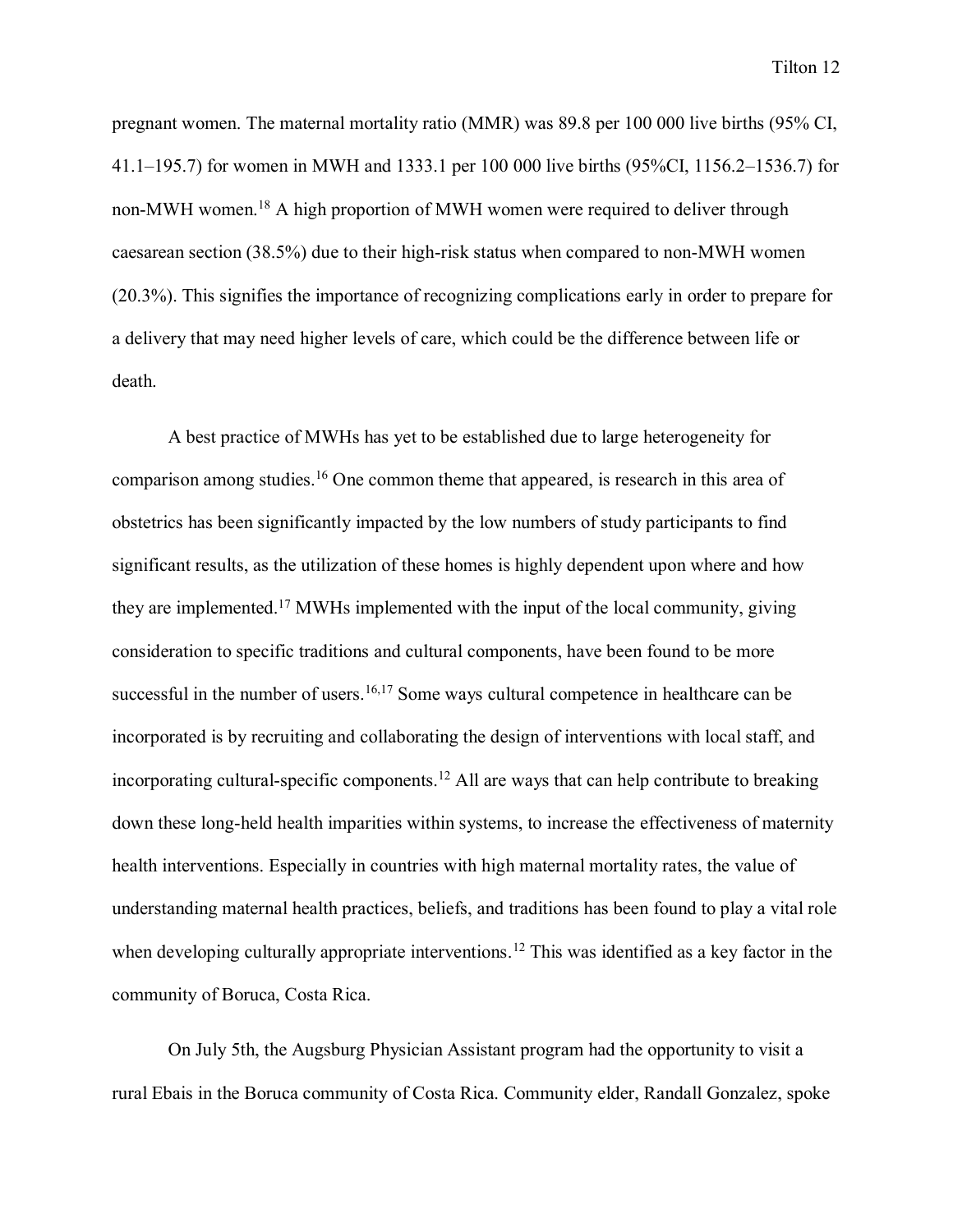of the importance of having a local Ebais in the community and what a difference it has made in recent years. Until 1998, there were no accessible roads into Boruca, making accessing adequate healthcare difficult. While the nearest care facility outside of Boruca is in Buenos Aires province, 40 minutes by car, the facility lacks maternity services. Expecting mothers must therefore seek care from the town of San Isidro, one and a half hours away. This is clearly a burden on families in the community, where many of them do not own vehicles or have a steady income to afford regular transportation to San Isidro. This leaves many women in the community with little choice, but to give birth at home in Boruca with the care of a local midwife. These midwives come from the community and sought specific training to deal with common birth complications. Many expectant mothers feel more at ease with someone they know and trust, and who in return is familiar with them on a personal level. According to Randall, of the twenty births in the last year in the community, eleven of those have been safely performed at home. Many claim the treatment from the midwife in their own home is better, because the midwife will cater to their specific needs, using a combination of ancestral practices of herbs and remedies with modern medicine. Many mothers feel like their beliefs are not respected in the modern health care system, even though it may be the safer option. Through combining both holistic medicine with modern day practices, the utilization of the Ebais by members in the community has increased greatly knowing they can receive a natural remedy if they wish, while still being monitored by healthcare professionals.

Another resource some countries are experimenting with implementing, are combinations of antenatal care packages through skilled birth attendants in the community (also known as community intervention packages). These packages include combinations of antenatal care checks, pregnancy education (in various capacities), and a birthing plan, all being carried out by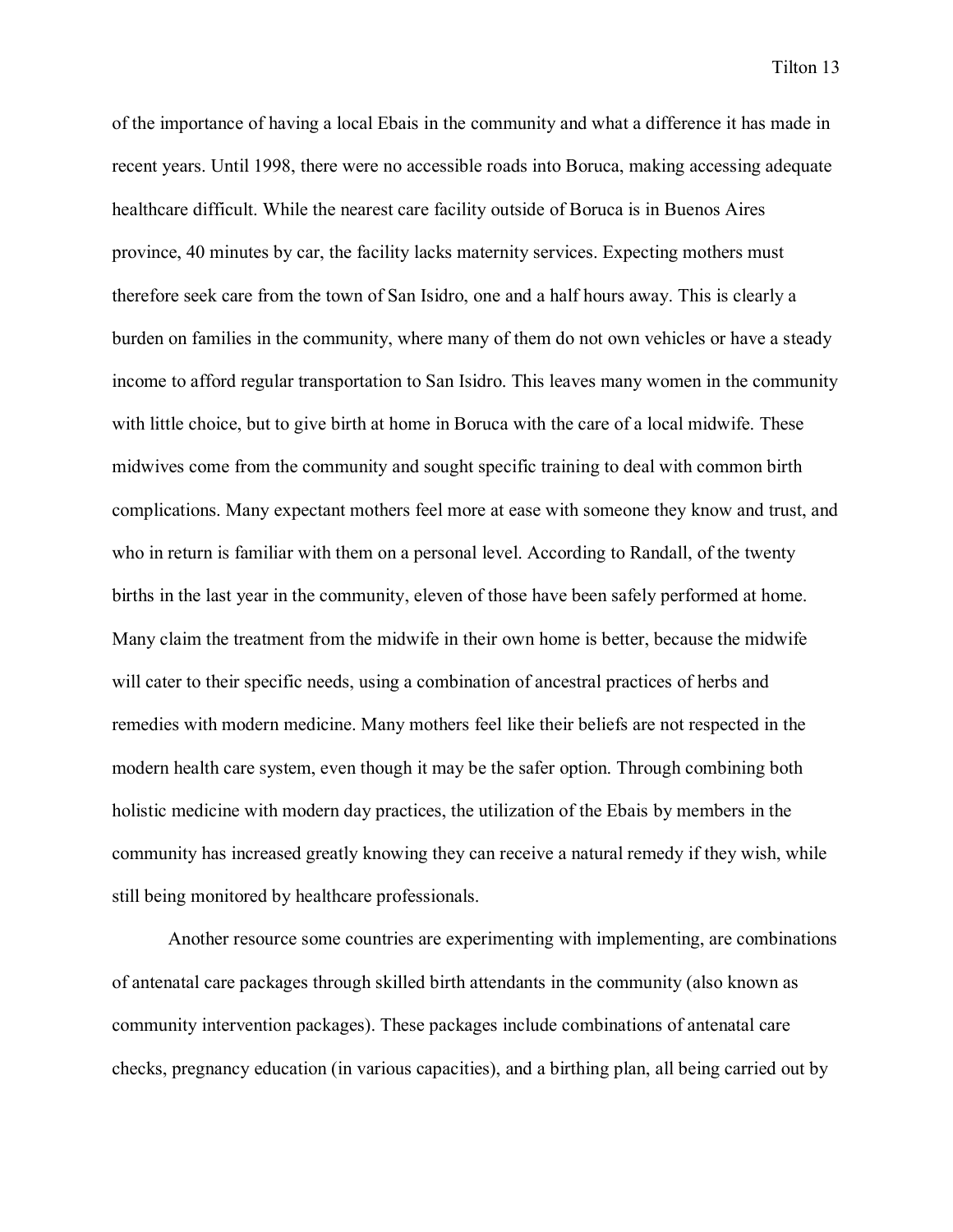skilled birth attendants. A systematic review examining 26 randomized control trials that conducted community based intervention packages, assessed the outcome on maternal and child morbidity and mortality.19 The meta-analysis of these studies found significant reductions in maternal morbidity (25%), child morbidity and child mortality, but not maternal mortality.19 This was surprising as it contradicts what current literature has led us to believe. Increasing education during the antenatal period and antenatal check-ups, should decrease maternal mortality according to some previous research.<sup>16-18</sup> This indicates that there are possibly other factors playing a role in these studies that must be accounted for, elaborating on the multi-faceted nature of this topic. An interesting theme that appeared among the studies included in this review, revealed community intervention packages did not increase the attendance of having a skilled birth attendant present during the delivery or having a delivery in a healthcare facility.19 As stated earlier, having a person who has training in childbirth and delivery has been shown to reduce maternal mortality, as most causes of maternal mortality are preventable.<sup>4,6</sup> It appears community based intervention packages do not provide what appears to be a valuable component of maternal mortality through providing timely, skilled access to both personnel and facility, like MWHs do. The lack of significant results should not discount the importance of communitybased intervention packages, however. Clearly there is some value in their benefit to neonates and helping to reduce morbidities for future mothers.

A major limitation, simply implementing an intervention does not go far enough as current research displays. Taking into account all of the factors that also play a role in the utilization of an intervention, such as adequate resources to provide transportation, access to knowledge, and respect for culture/traditions are all valuable components. If more interventions took these factors into consideration when designing their plan, perhaps the use and uptake of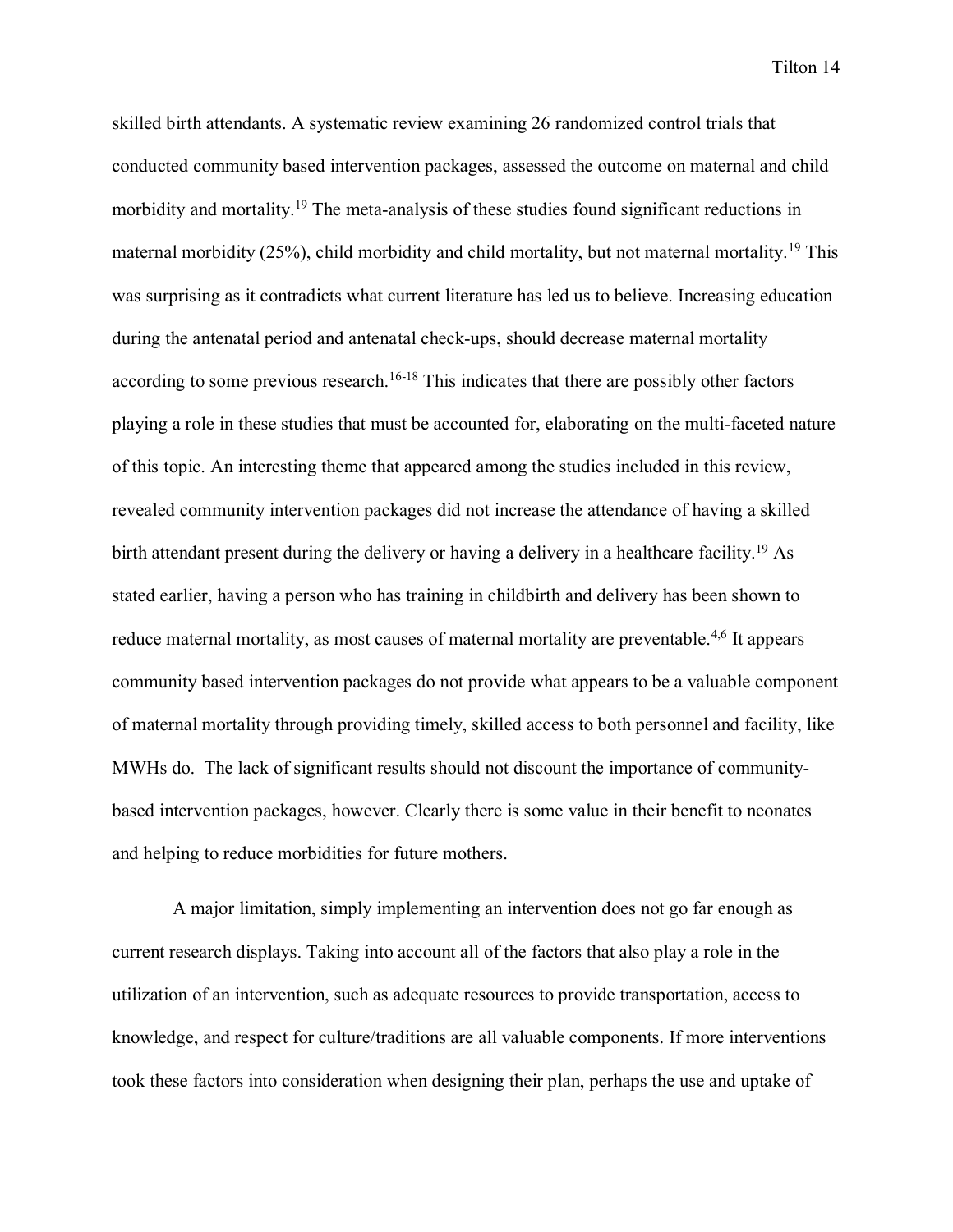their services would help contribute meaningful research to this field. Too many studies have too few participants in order to truly see the effect of the intervention. Perhaps, the most valuable component this literature review has found is the importance of having a doctor, midwife, or skilled nurse present at the birth. As previous data has shown, the majority of maternal deaths are preventable if proper care is given in a timely manner before, during and after birth. This is where future recommendations need to be targeted. While it is difficult to compare maternal health interventions with so many varying components around receiving this care, MWHs show great promise in doing so. Research of MWHs needs to be conducted on a larger scale, with greater consideration given to their homogeneity in order to better compare elements of these homes and determine their efficacy. However, in order to carry this research forward, countries of the world must prioritize funding. A collective effort by low, middle and high-income nations needs to take place, in order for mothers to have the same chance at life, no matter where they live.

#### **Conclusion:**

Maternal mortality continues to plague resource-limited countries, particularly in rural areas. Disparity among low and high-income countries still remain noteworthy due to a number of barriers that exist for pregnant mothers seeking adequate healthcare. The Millennium Development Goals have brought much needed attention to this urgent tragedy that continues to happen every day. Strengthening many developing countries capacities in obtaining healthrelated data is the first step to help allocate adequate resources toward funding interventions. Without this, countries cannot implement and measure the effect of interventions.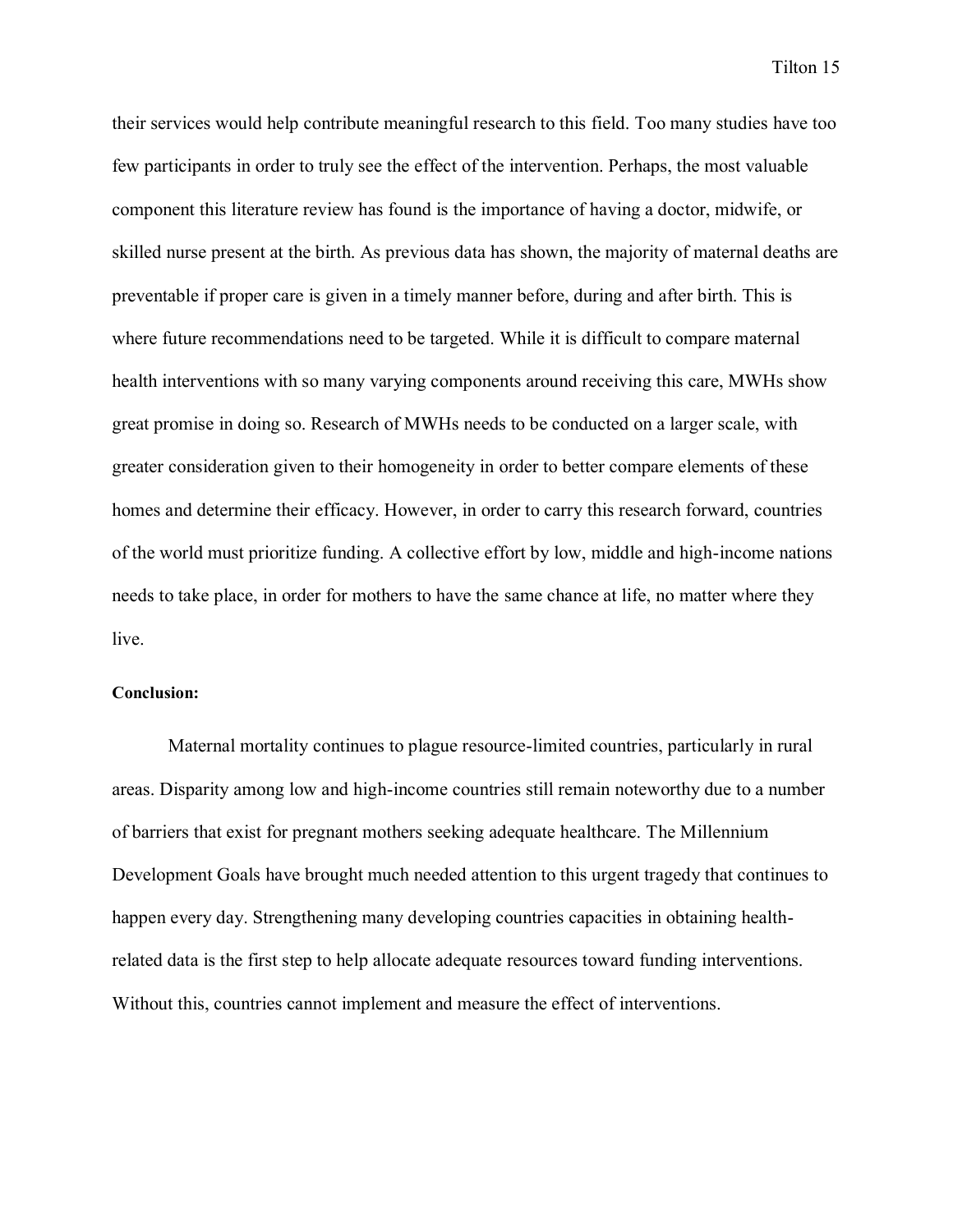While the significance of MWHs in particular still needs to be explored further, the current research shows the promise this intervention has in reducing maternal mortality in rural, resource-limited settings, possibly due to the timely care of a skilled birth attendant. The studies thus far that have implemented a MWH or community-based intervention package, show the importance of addressing common rural barriers are as important as implementing the intervention itself. Enhancing available resources, considering input from the community, and giving respect to the local culture are paramount to the future success of maternal health utilization. Taking these findings and recommendations seriously is possibly the only hope to meet the global maternal mortality Sustainable Development Goal target for 2030. Mothers cannot afford for us to fail to meet our goal, yet again.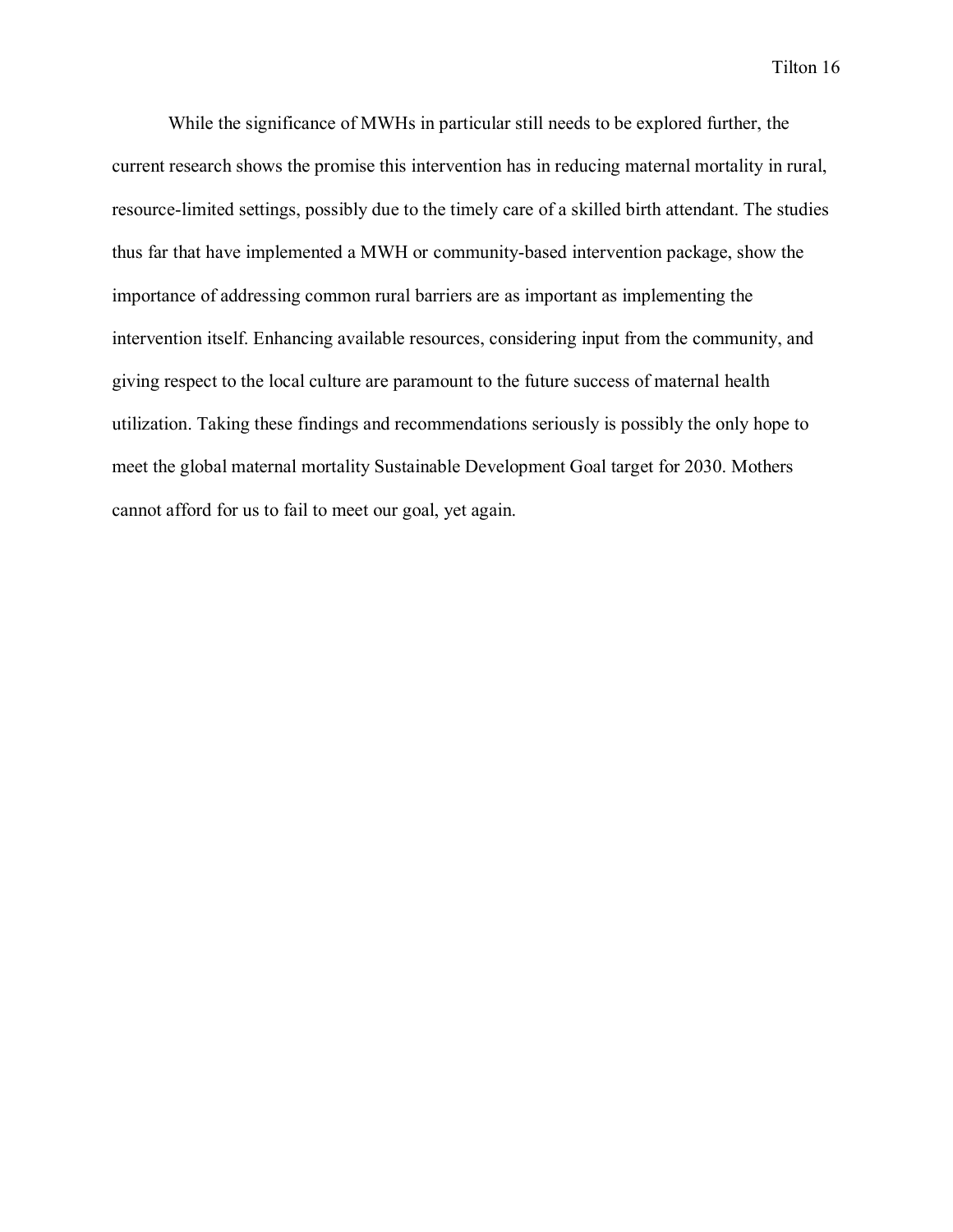# **References**

- 1. WHO | maternal mortality ratio (per 100 000 live births) maternal death. WHO Website. https://www.who.int/healthinfo/statistics/indmaternalmortality/en/. Accessed Jun 21, 2019.
- 2. Jeffery P, Jeffery R. Only when the boat has started sinking: A maternal death in rural north india. *Soc Sci Med*. 2010;71(10):1711-1718. https://www.ncbi.nlm.nih.gov/pmc/articles/PMC2981873/. Accessed Aug 5, 2019. doi: 10.1016/j.socscimed.2010.05.002.
- 3. Maternal mortality. World Health Organization Web site. https://www.who.int/newsroom/fact-sheets/detail/maternal-mortality. Updated 2018. Accessed 6/21/, 2019.
- 4. Millennium development goals report 2015. *United Nations*. 2015:1-75.
- 5. WHO | world health statistics 2019: Monitoring health for the SDGs. WHO Website. http://www.who.int/gho/publications/world\_health\_statistics/2019/en/. Updated 2019. Accessed Jun 21, 2019.
- 6. Alkema L, Chou D, Hogan D, et al. Global, regional, and national levels and trends in maternal mortality between 1990 and 2015, with scenario-based projections to 2030: A systematic analysis by the UN maternal mortality estimation inter-agency group. *Obstetric Anesthesia Digest*. 2016;36(4):191. http://ovidsp.ovid.com/ovidweb.cgi?T=JS&NEWS=n&CSC=Y&PAGE=fulltext&D=ovft &AN=00132582-201612000-00025. doi: 10.1097/01.aoa.0000504718.91214.7d.
- 7. Singh S, Murthy GVS, Thippaiah A, et al. Community based maternal death review: Lessons learned from ten districts in andhra pradesh, india. *Matern Child Health J*. 2015;19(7):1447-1454. Accessed Jun 22, 2019. doi: 10.1007/s10995-015-1678-1.
- 8. Lagisetty PA, Priyadarshini S, Terrell S, et al. Culturally targeted strategies for diabetes prevention in minority populations: A systematic review and framework. *The Diabetes educator*. 2017;43(1):54-77. https://www.openaire.eu/search/publication?articleId=od267::f8121908666ed1c0d065ce3 5323cf8a6. doi: 10.1177/0145721716683811.
- 9. Betancourt J, Green A, Carrillo E. Cultural competence in health care: Emerging frameworks and practical approaches | commonwealth fund. *The Commonwealth Fund*. 2002:1-30. https://www.commonwealthfund.org/publications/fundreports/2002/oct/cultural-competence-health-care-emerging-frameworks-and. Accessed Aug 4, 2019.
- 10. University of Georgetown. Cultural competence in health care: Is it important for people with chronic conditions? Health Policy Institute Website. https://hpi.georgetown.edu/cultural/. Updated 2004. Accessed Aug 4, 2019.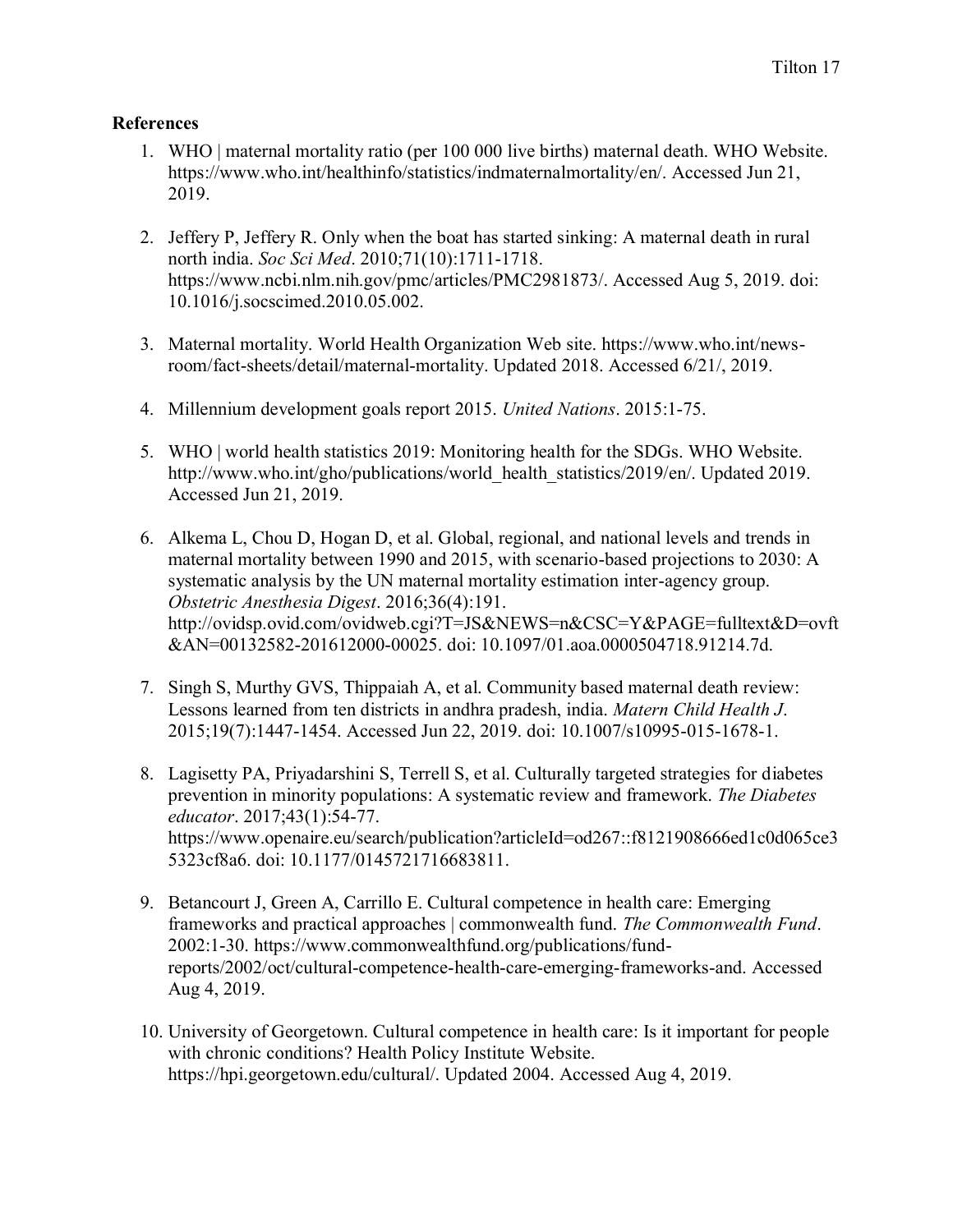- 11. Scheper‐Hughes N. Death, gender, and ethnicity. *American Anthropologist*. 1998;100(3):827-828. https://anthrosource.onlinelibrary.wiley.com/doi/abs/10.1525/aa.1998.100.3.827. Accessed Aug 4, 2019. doi: 10.1525/aa.1998.100.3.827.
- 12. Gunaratnam Y. Cultural vulnerability: A narrative approach to intercultural care. *Qualitative Social Work*. 2013;12(2):104-118. https://doi.org/10.1177/1473325011420323. Accessed Aug 4, 2019. doi: 10.1177/1473325011420323.
- 13. Olweny C. The ethics and conduct of cross-cultural research in developing countries. *Psycho-Oncology*. 1994;3(1):11-20. https://onlinelibrary.wiley.com/doi/abs/10.1002/pon.2960030104. Accessed Aug 4, 2019. doi: 10.1002/pon.2960030104.
- 14. Yates LR, Seoane J, Le Tourneau C, et al. The european society for medical oncology (ESMO) precision medicine glossary. *Ann Oncol*. 2018;29(1):30-35. Accessed Aug 4, 2019. doi: 10.1093/annonc/mdx707.
- 15. Cross S, Bell JS, Graham WJ. What you count is what you target: The implications of maternal death classification for tracking progress towards reducing maternal mortality in developing countries. *Bulletin of the World Health Organization*. 2010;88(2):147-153. https://search.proquest.com/docview/229665622. doi: 10.2471/BLT.09.063537.
- 16. Dadi TL, Bekele BB, Kasaye HK, Nigussie T. Role of maternity waiting homes in the reduction of maternal death and stillbirth in developing countries and its contribution for maternal death reduction in ethiopia: A systematic review and meta-analysis. *BMC Health Serv Res*. 2018;18(1):748. Accessed Aug 5, 2019. doi: 10.1186/s12913-018-3559.
- 17. Bhutta ZA, Soofi S, Cousens S, et al. Improvement of perinatal and newborn care in rural pakistan through community-based strategies: A cluster-randomised effectiveness trial. *Lancet*. 2011;377(9763):403-412. Accessed Aug 5, 2019. doi: 10.1016/S0140- 6736(10)62274-X.
- 18. Kelly J, Kohls E, Poovan P, et al. The role of a maternity waiting area (MWA) in reducing maternal mortality and stillbirths in high-risk women in rural ethiopia. *BJOG*. 2010;117(11):1377-1383. Accessed Aug 5, 2019. doi: 10.1111/j.1471- 0528.2010.02669.x.
- 19. Lassi ZS, Bhutta ZA. Community‐based intervention packages for reducing maternal and neonatal morbidity and mortality and improving neonatal outcomes. *Cochrane Database of Systematic Reviews*. 2015(3). https://www.cochranelibrary.com/cdsr/doi/10.1002/14651858.CD007754.pub3/full. Accessed Aug 5, 2019. doi: 10.1002/14651858.CD007754.pub3.